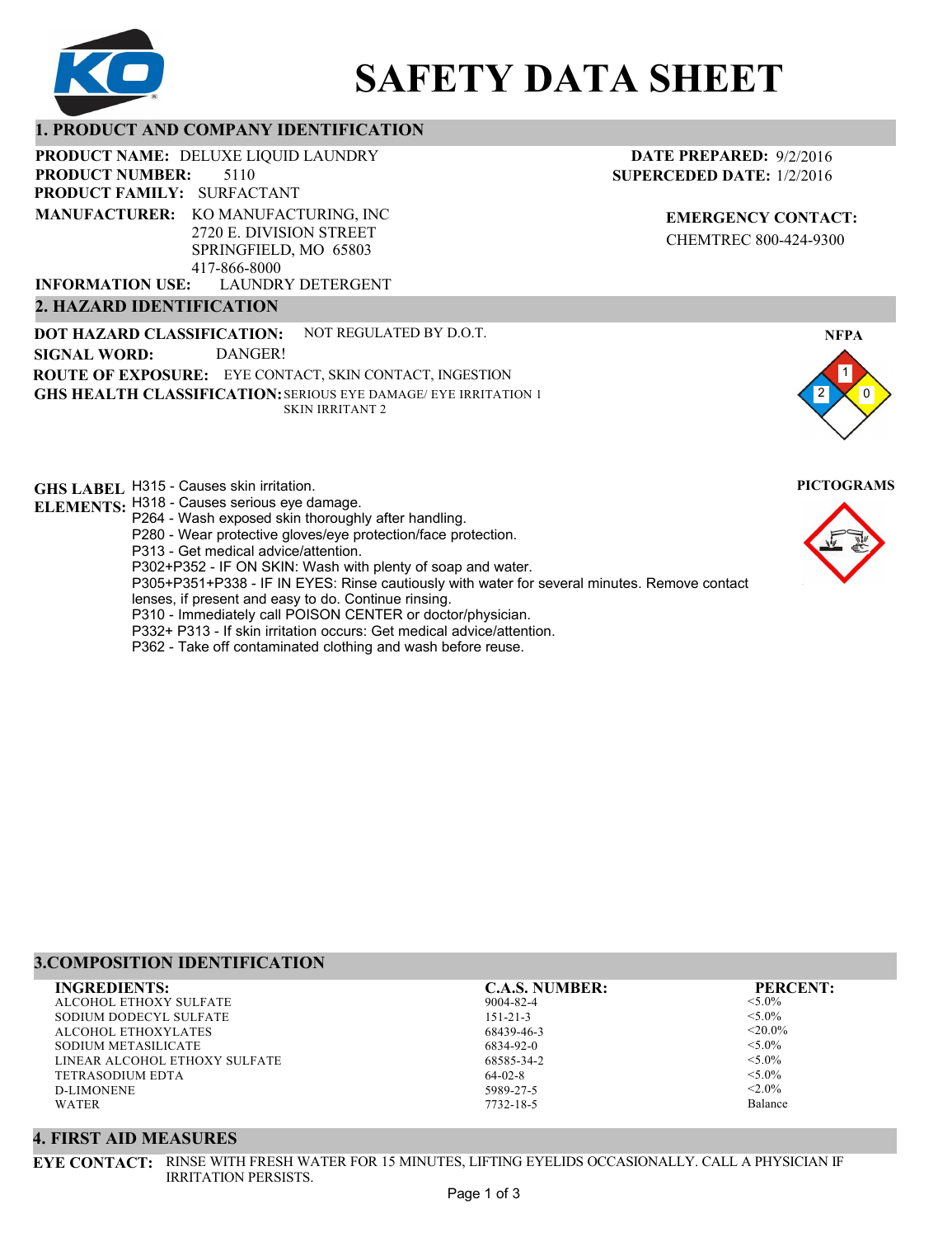#### **4. FIRST AID MEASURES - CONTINUED**

**SKIN CONTACT:** RINSE WITH PLENTY OF FRESH WATER AND REMOVE CONTAMINATED CLOTHING IMMEDIATELY. CALL A PHYSICIAN IF IRRITATION PERSISTS.

**INGESTION:** RINSE MOUTH WITH FRESH WATER. DO NOT INDUCE VOMITING. CALL A PHYSICIAN IMMEDIATELY. IF CONSCIOUS, GIVE LARGE QUANTITIES OF WATER. DO NOT GIVE ANYTHING BY MOUTH IF UNCONSCIOUS.

**INHALATION:** IF OVERCOME BY EXPOSURE, REMOVE VICTIM TO FRESH AIR IMMEDIATELY. GIVE OXYGEN OR ARTIFICIAL RESPIRATION AS NEEDED. CALL A PHYSICIAN IMMEDIATELY.

#### **5. FIRE FIGHTING MEASURES**

**FLAMMABLE PROPERTIES:** NON FLAMMABLE.

**FLASH POINT:** >200 F

**SUITABLE EXTINGUISHING MEDIA:** DRY CHEMICAL, FOAM OR CARBON DIOXIDE, WATER SPRAY.

**UNSUITABLE EXTINGUISHING MEDIA:** NOT ESTABLISHED.

**SPECIFIC HAZARDS ARISING** NONE KNOWN.

#### **FROM THE CHEMICAL:**

**PROTECTIVE EQUIPMENT AND PRECAUTIONS FOR FIREFIGHTERS:** APPPROVED) AND FULL PROTECTIVE GEAR. WEAR SELF-CONTAINED BREATHING APPARATUS (PRESSURE DEMAND MSHA/NIOSH

#### **6. ACCIDENTAL RELEASE MEASURES**

**PERSONAL PRECAUTIONS:** AVOID CONTACT WITH EYES AND SKIN. SPILL AREA MAY BE SLIPPERY. WEAR PROPER PROTECTIVE EQUIPMENT WHEN DEALING WITH RELEASE.

**ENVIRONMENTAL PRECAUTIONS:** CONTAIN SPILL TO AVOID RELEASE TO THE ENVIRONMENT. KEEP CONTAINER TIGHTLY CLOSED WHEN NOT IN USE.

**METHODS FOR CONTAINMENT** COLLECT FOR DISPOSAL USING AN INERT ABSORBENT MATERIAL AND TRANSFER TO A **AND CLEAN-UP:** CONTAINER FOR REUSE OR DISPOSAL.

#### **7. HANDLING AND STORAGE**

**HANDLING:** HANDLE WITH CARE AND AVOID CONTACT WITH EYES AND SKIN. ALWAYS WEAR PROPER CHEMICAL RESISTANT PROTECTIVE EQUIPMENT 29CFR1910.132-138. WASH THOROUGHLY AFTER HANDLING.

**STORAGE:** STORE IN A COOL, DRY PLACE. KEEP OUT OF REACH OF CHILDREN. KEEP LID TIGHTLY CLOSED WHEN NOT IN USE.

#### **8. EXPOSURE CONTROLS/PERSONAL PROTECTION**

**ENGINEERING CONTROLS:** NONE REQUIRED UNDER NORMAL USE.

**EYE / FACE PROTECTION:** CHEMICAL SAFETY GLASSES.

**SKIN PROTECTION:** CHEMICAL RESISTANT GLOVES.

**THRESHOLD LIMIT VALUE (TLV):** NOT ESTABLISHED.

#### **9. PHYSICAL AND CHEMICAL PROPERTIES**

**PHYSICAL STATE:** LIQUID. **APPEARANCE: ODOR: BOILING POINT: FREEZING POINT:** NOT ESTABLISHED. **SPECIFIC GRAVITY:** 1.04 **pH (1%): EVAPORATION RATE:** NOT ESTABLISHED. **FLASH POINT: LOWER FLAMMABILITY/EXPLOSIVE LIMIT:** NOT ESTABLISHED. **UPPER FLAMMABLE/EXPLOSIVE LIMIT:** NOT ESTABLISHED. **AUTO-IGNITION TEMPERATURE:** NOT ESTABLISHED. NOT ESTABLISHED. 10.5-11.0  $>200$  F CLEAR LIQUID. MILD CITRUS SCENT. **VISCOSITY: SOLUBILITY: TEMPERATURE: N-OCTANOL/WATER**

**REALITIVE DENSITY:** 8.7 LBS./GL. **VAPOR PRESSURE:** NOT ESTABLISHED. **VAPOR DENSITY:** NOT ESTABLISHED. **DECOMPOSITION** NOT ESTABLISHED. **PARTICAL COEFFICIENT:** NOT ESTABLISHED. NOT ESTABLISHED. SOLUBLE.